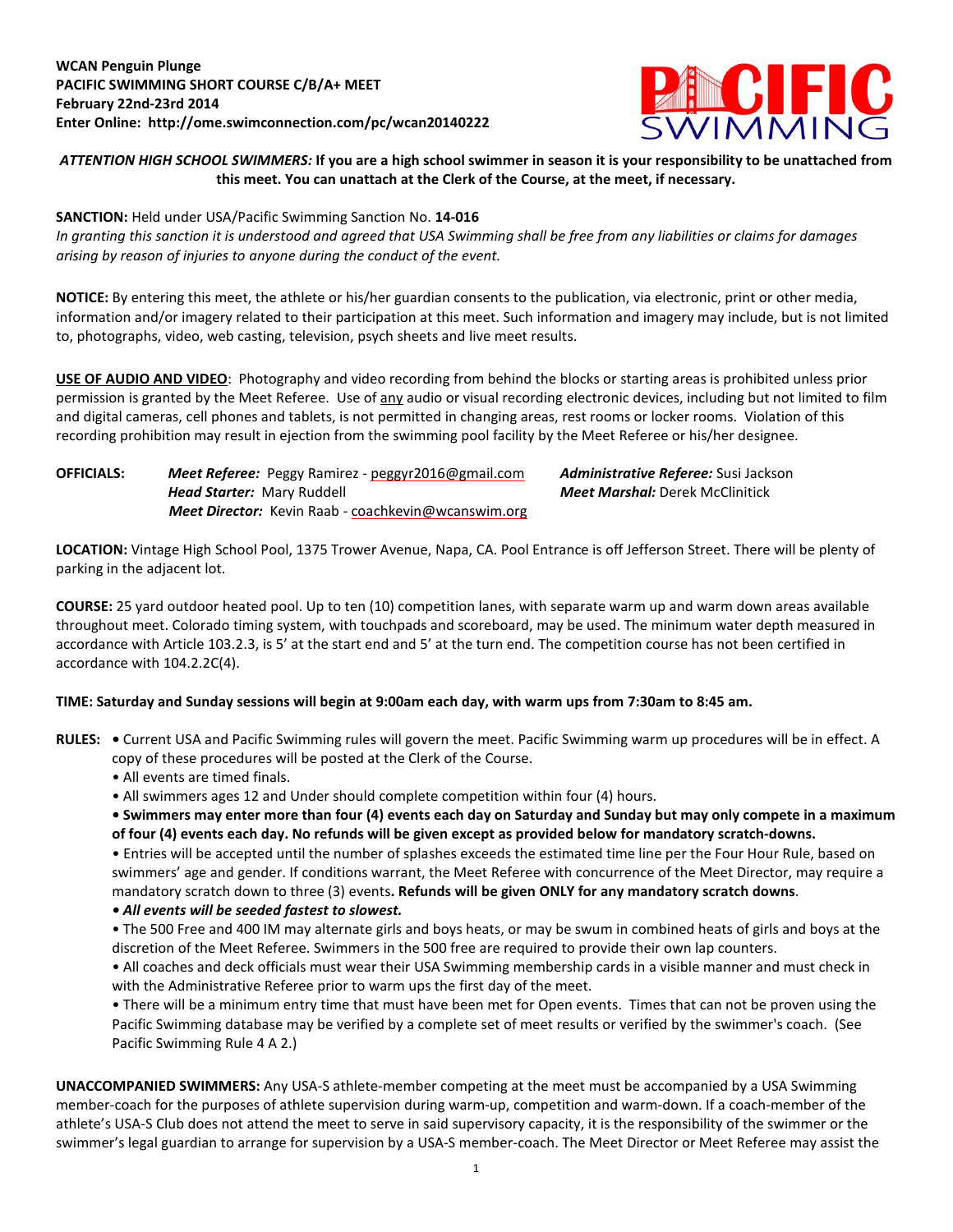swimmer in making arrangements for such supervision; however, it is recommended that such arrangements be made in advance of the meet by the athlete's USA-S Club Member-Coach.

**RACING STARTS:** Swimmers must be certified by a USA-S member-coach as being proficient in performing a racing start, or must start the race in the water. It is the responsibility of the swimmer or the swimmer's legal guardian to ensure compliance with this requirement.

**RESTRICTIONS: •** During general warm-up swimmers must use 3-point entry into the pool.

- Smoking and the use of other tobacco products is prohibited on the pool deck, in the locker rooms, in spectator seating or standing areas and in all areas used by swimmers, during the meet and during warm-up periods.
- Sale and use of alcoholic beverages is prohibited in all areas of the meet venue.
- All shelters must be properly secured.
- No glass containers are allowed in the meet venue.
- No propane heater is permitted except for snack bar/meet operations.
- No pets, except for "working dogs" are allowed anywhere in the meet venue.
- No food or drink is allowed in the locker rooms**.**
- **• ONLY COACH'S TENTS WILL BE ALLOWED ON THE POOL DECK.**

**•** Except where venue facilities require otherwise, changing into or out of swimsuits other than in locker rooms or other designated areas is not appropriate and is strongly discouraged.

**ELIGIBILITY:** • Swimmers must be current members of USA-S and enter their name and registration number on the meet entry card as they are shown on their Registration Card. If this is not done, it may be difficult to match the swimmer with the registration and times database. The meet host will check all swimmer registrations against the SWIMS database and if not found to be registered, the Meet Director shall accept the registration at the meet (a \$10 surcharge will be added to the regular registration fee). Duplicate registrations will be refunded by mail.

• Swimmers in the "A" Division must have met at least the "PC-A" time standard. Swimmers in the "B" Division must have met at least the "PC-B" time standard. All entry times slower than the "PC-B" time standard will be in the "C" Division.

• Entries with **"NO TIME" will be accepted and seeded in the "C" Division.**

**• "NO TIME" entries will not be accepted for Open Events.** 

**•** Entry times submitted for this meet will be checked against a computer database and may be changed in accordance with Pacific Swimming Entry Time Verification Procedures.

• Disabled swimmers are welcome to attend this meet and should contact the Meet Director or Meet Referee regarding any special accommodations on entry times and seeding per Pacific Swimming policy.

• Swimmers 19 years of age and over may compete in the meet for time only, no awards. Such swimmers must have met standards for the 17-18 age group.

• **The swimmer's age will be the age of the swimmer on the first day of the meet.**

**ENTRY FEES:** \$2.75 per event plus an \$**8** participation fee per swimmer. Entries will be rejected if payment is not sent at time of request.

**ONLINE ENTRIES:** To enter online go to <http://ome.swimconnection.com/pc/wcan20140222> to receive an immediate entry confirmation. This method requires payment by credit card. Swim Connection, LLC charges a processing fee for this service, equal to \$1 per swimmer plus 5% of the total Entry Fees. Please note that the processing fee is a separate fee from the Entry Fees. If you do not wish to pay the processing fee, enter the meet using a mail entry. **Entering online is a convenience, is completely voluntary, and is in no way required or expected of a swimmer by Pacific Swimming.** Online entries will be accepted through Thursday, February 13, 2014.

**MAILED OR HAND DELIVERED ENTRIES**: Entries must be on the attached consolidated entry form. Forms must be filled out completely and printed clearly with swimmers best time. Entries must be postmarked by midnight, Monday, February 10th 2014 or hand delivered by 6:30 p.m. Thursday, February 13th 2014. No late entries will be accepted. No refunds will be made, except mandatory scratch downs. Requests for confirmation of receipt of entries should include a self-addressed envelope.

| Make check payable to: WCAN       |                |                                            |                     |
|-----------------------------------|----------------|--------------------------------------------|---------------------|
| <b>Mail entries to:</b> WCAN Meet |                | <b>Hand deliver entries to:</b> Kevin Raab |                     |
|                                   | PO Box 5582    |                                            | 4131 Freeda ct      |
|                                   | Napa, CA 94581 |                                            | Livermore, CA 94550 |
|                                   |                |                                            |                     |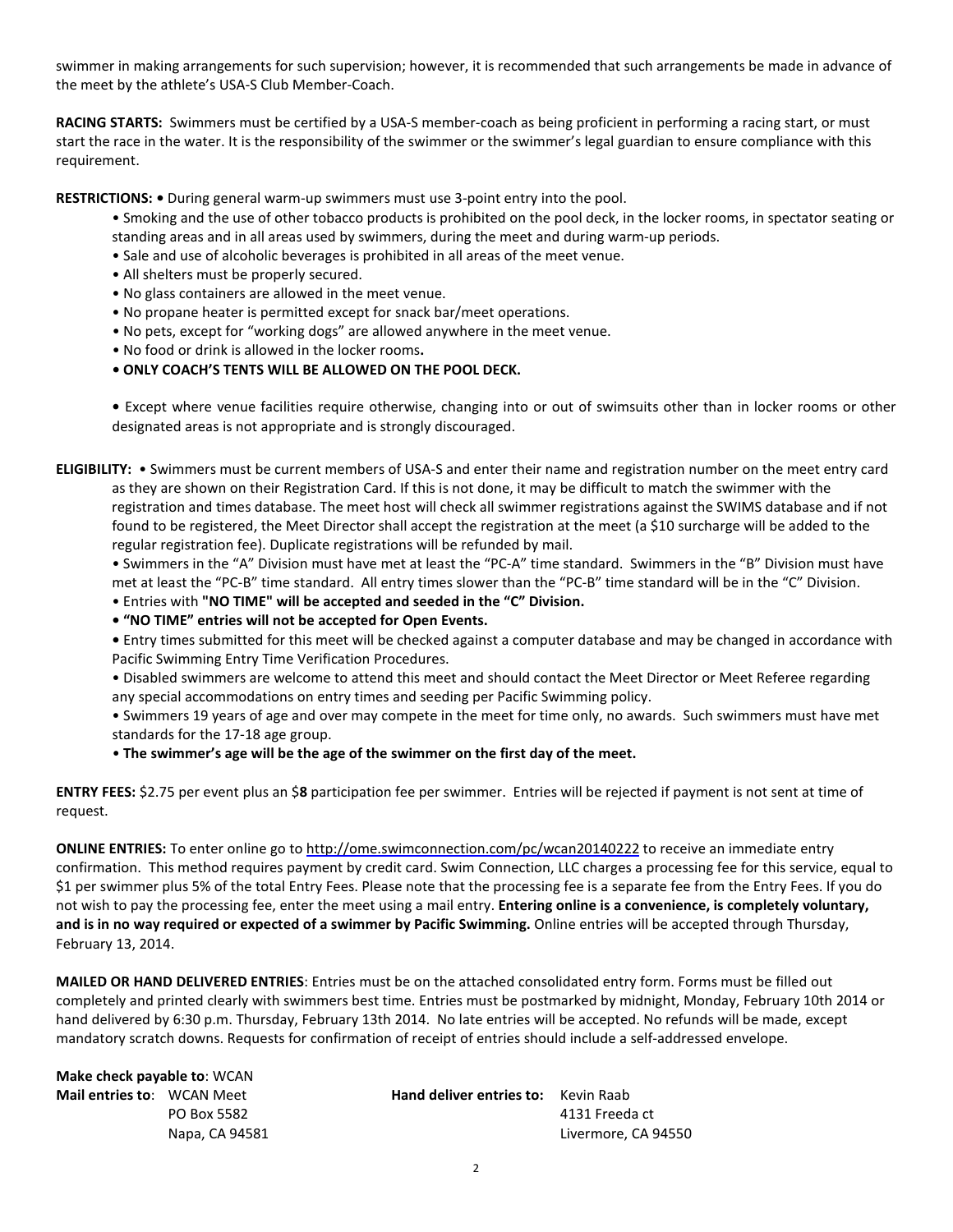**CHECK-IN:** The meet will be deck seeded. Swimmers must check-in at the Clerk-of-Course. Close of check-in for all individual events shall be no more than 60 minutes before the estimated time of the start of the first heat of the event. No event shall be closed more than 30 minutes before the scheduled start of the session. Swimmers who do not check in will not be seeded and will not be allowed to compete in that event.

**SCRATCHES:** Swimmers entered in an individual event that have checked in for that event, must swim in the event unless they notify the clerk of the course before seeding for that event has begun. Any swimmer not reporting for or competing in an individual timed final event that they have checked in for shall not be penalized.

AWARDS: Ribbons will be awarded to the 1<sup>st</sup> -8<sup>th</sup> place finishers in the "A," "B" and "C" divisions, for each event and age group (8&U, 9-10, and 11-12,). No awards will be given for 13 and ups and for Open Events. "A" medals will be awarded to swimmers achieving new "PC-A" times swum during this meet only. **Awards must be picked up by the swimmer throughout the meet. We will not mail out awards.**

#### **ADMISSION:** FREE

**PROGRAM:** A program will be available for a nominal fee.

**SNACK BAR:** A snack bar will be available on Saturday and Sunday.

**HOSPITALITY:** Lunches and refreshments will be provided for officials and coaches. Refreshments will be provided to timers.

**MINIMUM OFFICIALS RULE**: Each team shall, by the start of the meet, provide to the Meet Director or designee a list of officials who have agreed to represent that team during the meet, in accordance with the following table:

\*Zone 3 Pacific Swimming will include Colorado, Intermediary/Chief Timing Judge, and Hytek-Computer into the count of Officials for a session. These positions are not carded. Zone 3 Pacific Swimming will accept Trainees into the count of Officials for a session, so long as they are carded.

\*One half hour before the scheduled start of each session, the Meet Referee shall conduct an inventory of Officials, and shall compare the numbers of swimmers present against the number of Officials present representing each team. No more than three days after the close of entries, meet management (referee or meet director) shall contact the representative from each team participating, and provide a preliminary inventory.

| Club swimmers entered in session | <b>Trained and carded officials requested</b> |  |  |  |  |  |
|----------------------------------|-----------------------------------------------|--|--|--|--|--|
| $1 - 10$                         | n                                             |  |  |  |  |  |
| $11 - 25$                        |                                               |  |  |  |  |  |
| $26 - 50$                        | 2                                             |  |  |  |  |  |
| $51 - 75$                        | 3                                             |  |  |  |  |  |
| 76-100                           | 4                                             |  |  |  |  |  |
| 100 or more                      | 5                                             |  |  |  |  |  |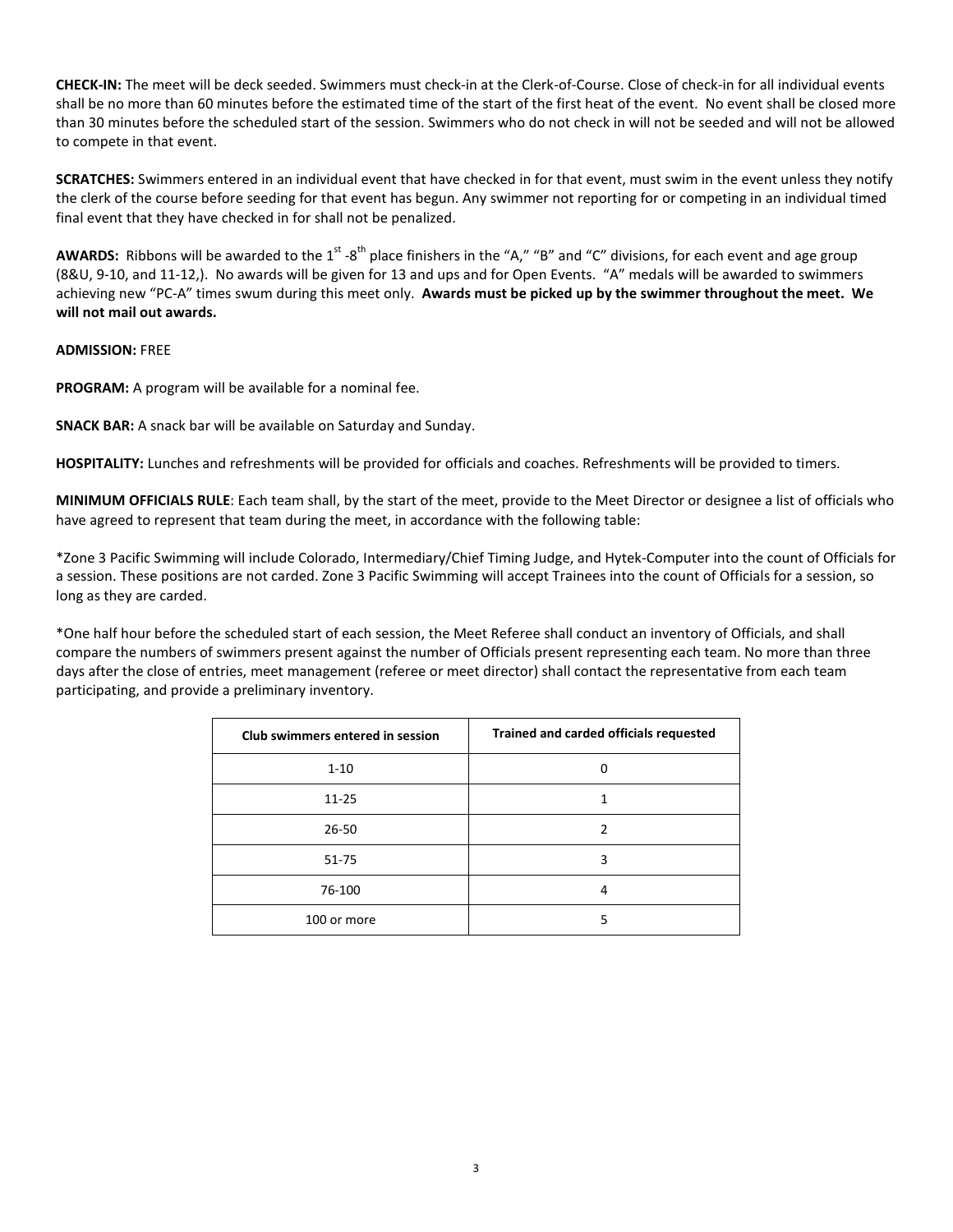|               | Saturday February 22nd 2014           |                  |               | Sunday February 23rd 2014             |
|---------------|---------------------------------------|------------------|---------------|---------------------------------------|
| <b>EVENT#</b> | <b>EVENT</b>                          | <b>EVENT#</b>    | <b>EVENT#</b> | <b>EVENT</b>                          |
|               | Girls Open 200 IM<br>Min Time 3:30.29 |                  | 37            | Girls Open 200 Fr<br>Min Time 3:07.59 |
|               | Boys Open 200 IM<br>Min Time 3:30.59  | $\overline{2}$   |               | Boys Open 200 Fr<br>Min Time 3:08.89  |
|               | 9-10 100 Back                         | $\overline{4}$   | 39            | 9-10 100 free                         |
|               | 8-UN 25 Bk                            | $\boldsymbol{6}$ | 41            | 8-UN 100 IM                           |
|               | 13-18 100 Free                        | 8                | 43            | 13-18 100 Back                        |
|               | 9-10 50 Fly                           | 10               | 45            | 9-10 50 Breast                        |
|               | 8-UN 25 fly                           | 12               | 47            | 8-UN 25 Breast                        |
|               | 11-12 100 Breast                      | 14               | 49            | 11-12 100 Free                        |
|               | 13-18 100 Breast                      | 16               | 51            | 13-18 200 Breast                      |
| 17            | 9-10 100 Breast                       | 18               | 53            | 9-10 50 Back                          |
| 19            | 8-UN 50 Breast                        | 20               | 55            | 8-UN 50 Back                          |
| 21            | 11-12 50 Fly                          | 22               | 57            | 11-12 50 Breast                       |
| 23            | 13-18 200 Back                        | 24               | 59            | 13-18 50 Free                         |
| 25            | 9-10 50 Free                          | 26               | 61            | 9-10 100 Fly                          |
| 27            | 8-UN 50 Free                          | 28               | 63            | 8-UN 25 Free                          |
| 29            | 11-12 100 Back                        | 30               | 65            | 11-12 100 Fly                         |
| 31            | 13-18 100 Fly                         | 32               | 67            | 13-18 200 Fly                         |
| 33            | 11-12 50 Free                         | 34               | 69            | 9-10 100 IM                           |
| 35            | Girls Open 400 IM<br>Min Time 6:29.09 |                  | 71            | 11-12 50 Back                         |
|               | Boys Open 400 IM<br>Min Time 6:29.69  | 36               | 73            | Girls Open 500 Fr<br>Min time 8:38.94 |
|               |                                       |                  |               |                                       |

| lay February 22nd 2014               |                | Sunday February 23rd 2014 |                                       |               |  |  |  |
|--------------------------------------|----------------|---------------------------|---------------------------------------|---------------|--|--|--|
| <b>EVENT</b>                         | <b>EVENT#</b>  | <b>EVENT#</b>             | <b>EVENT</b>                          | <b>EVENT#</b> |  |  |  |
| rls Open 200 IM<br>Min Time 3:30.29  |                | 37                        | Girls Open 200 Fr<br>Min Time 3:07.59 |               |  |  |  |
| ys Open 200 IM<br>Min Time 3:30.59   | $\overline{2}$ |                           | Boys Open 200 Fr<br>Min Time 3:08.89  | 38            |  |  |  |
| 9-10 100 Back                        | 4              | 39                        | 9-10 100 free                         | 40            |  |  |  |
| 8-UN 25 Bk                           | 6              | 41                        | 8-UN 100 IM                           | 42            |  |  |  |
| 13-18 100 Free                       | 8              | 43                        | 13-18 100 Back                        | 44            |  |  |  |
| 9-10 50 Fly                          | 10             | 45                        | 9-10 50 Breast                        | 46            |  |  |  |
| 8-UN 25 fly                          | 12             | 47                        | 8-UN 25 Breast                        | 48            |  |  |  |
| 11-12 100 Breast                     | 14             | 49                        | 11-12 100 Free                        | 50            |  |  |  |
| 13-18 100 Breast                     | 16             | 51                        | 13-18 200 Breast                      | 52            |  |  |  |
| 9-10 100 Breast                      | 18             | 53                        | 9-10 50 Back                          | 54            |  |  |  |
| 8-UN 50 Breast                       | 20             | 55                        | 8-UN 50 Back                          | 56            |  |  |  |
| 11-12 50 Fly                         | 22             | 57                        | 11-12 50 Breast                       | 58            |  |  |  |
| 13-18 200 Back                       | 24             | 59                        | 13-18 50 Free                         | 60            |  |  |  |
| 9-10 50 Free                         | 26             | 61                        | 9-10 100 Fly                          | 62            |  |  |  |
| 8-UN 50 Free                         | 28             | 63                        | 8-UN 25 Free                          | 64            |  |  |  |
| 11-12 100 Back                       | 30             | 65                        | 11-12 100 Fly                         | 66            |  |  |  |
| 13-18 100 Fly                        | 32             | 67                        | 13-18 200 Fly                         | 68            |  |  |  |
| 11-12 50 Free                        | 34             | 69                        | 9-10 100 IM                           | 70            |  |  |  |
| irls Open 400 IM<br>Min Time 6:29.09 |                | 71                        | 11-12 50 Back                         | 72            |  |  |  |
| ys Open 400 IM<br>Min Time 6:29.69   | 36             | 73                        | Girls Open 500 Fr<br>Min time 8:38.94 |               |  |  |  |
|                                      |                |                           | Boys Open 500 Fr<br>Min Time 8:18.99  | 74            |  |  |  |